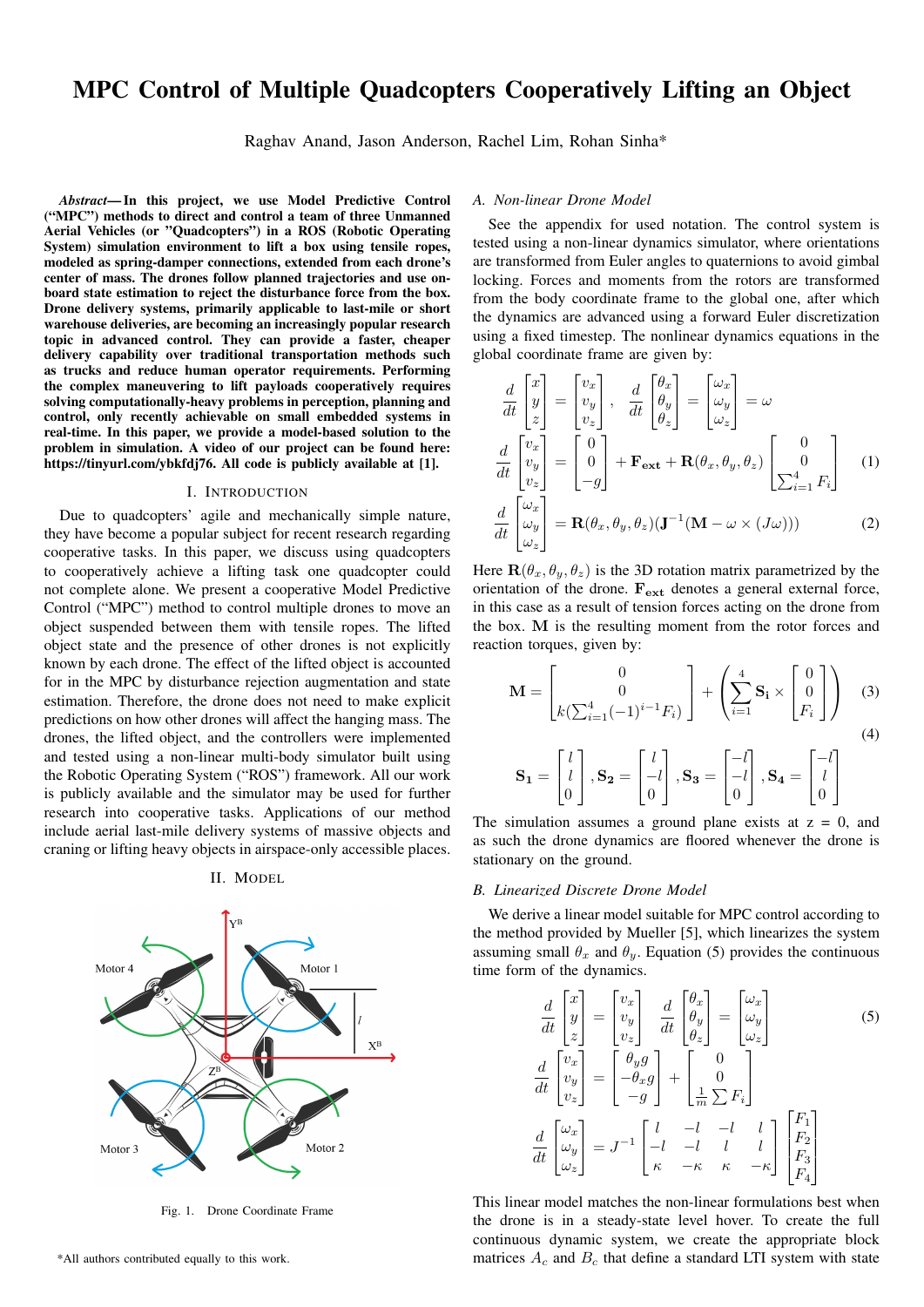vectors of Equation  $(6)$ . The subscript c denotes the continuous form.

$$
\frac{d\mathbf{x}}{dt} = A_c \mathbf{x} + B_c \mathbf{u} + b_{g-c}
$$
\n
$$
\begin{bmatrix} x \\ y \\ z \\ v_x \\ v_y \\ \theta_x \\ \theta_y \\ \theta_z \\ \omega_x \\ \omega_y \end{bmatrix} \mathbf{u} = \begin{bmatrix} F_1 \\ F_2 \\ F_3 \\ F_4 \end{bmatrix} \quad b_{g-c} = \begin{bmatrix} 0 \\ 0 \\ 0 \\ 0 \\ 0 \\ 0 \\ 0 \\ 0 \\ 0 \\ 0 \\ 0 \\ 0 \end{bmatrix}
$$
\n(6)

The discrete forms of these equations are calculated using a forward Euler difference equation, given below.

$$
A = I + A_c \Delta t \tag{7}
$$

$$
B = B_c \Delta t
$$
  
\n
$$
b_g = b_{g-c} \Delta t
$$
\n(8)

Equation (9) provides the final linearized difference dynamics for the drone, where  $t$  denotes the time index.

$$
\mathbf{x}_{t+1} = A\mathbf{x}_t + B_t \mathbf{u}_t + b_g \tag{9}
$$

# *C. Linearized Model Mismatch*

To benchmark the accuracy of the linearized model, a test control sequence (obtained by solving a CFTOC problem) is simulated using both the linearized an non-linear model from the same initial conditions with a timestep of .1 seconds over a 3 second period. Figure 2 shows that as long as the yaw and pitch of the drone are constrained to be small, the deviation between the linear and non-linear model is small, so the approximations are valid.



Fig. 2. Trajectory Comparisons of the nonlinear and linearized models.

#### *D. Box Model*

The box model treats the ropes as springs which exert an external force on the drones as they move away from the box. For each drone, the spring force acting on the box is found by Equation (10), where  $(x_B, y_B, z_B)$  is the box position,  $l_0$  the unstretched spring length,  $k$  is the spring constant, and  $(x,y,z)$  is the position of the connected drone center of mass. The external forces with respect to the drone are then given by Equation (11), and the total forces on the box can be found by Equation (12) where  $F_q = -mg$  is the force of gravity and c is the damping constant.  $k$  and  $c$  are chosen such that the ropes are critically damped, mimicking the elasticity of a real rope.

$$
l_i = \begin{bmatrix} x_B \\ y_B \\ x_B \end{bmatrix} - \begin{bmatrix} x_{drone}^i \\ y_{drone}^i \\ z_{drone}^i \end{bmatrix}
$$

$$
F_s^i = -k * (||l_i|| - l_0) * \frac{l_i}{||l_i||} - c(v_{box} - v_{drone}^i)
$$
(10)

$$
F_{ext}^i = -F_s^i \qquad (11)
$$

$$
F = F_g + \sum_{i=1}^{4} F_s^i \qquad (12)
$$

 $F_s^i$  is set to zero whenever  $l_i < l_0$  as a rope can only exert forces when in tension.

### III. MPC CONTROL

We incorporate the linearized discrete dynamic model of the drone of Section II-B into the standard MPC formulation provided in Equation (13) [2].

$$
\min_{\forall \mathbf{x}_t} \mathbf{x}_n P \mathbf{x}_n^\top + \sum_{t=0}^{n-1} \mathbf{x}_t Q \mathbf{x}_t^\top + \mathbf{u}_t R \mathbf{u}_t^\top
$$
(13)  
s.t.  $\mathbf{x}_{t+1} = A \mathbf{x}_t + B \mathbf{u}_t + b_g \ \forall t \in [0 \dots n-1]$   
 $\mathbf{x}_0 = \mathbf{x}_0$   
 $\mathbf{x}_t \in X \ \forall t \in [1 \dots n]$   
 $\mathbf{u}_t \in U \ \forall t \in [0 \dots n-1]$ 

#### *A. State and Input Constraints*

From Equation (13),  $X$  is set to restrict each of the lateral angular positions to within  $15<sup>°</sup>$  of zero and each of the lateral angular velocities to within 10◦ per second of zero. This ensured that the drone never ventured too far away from the small-angle assumptions of the linearized model of Section II-B, and that the drone wouldn't spin out of control.

### *B. Disturbance Rejection*

To account for disturbances from the drone environment, we assume that all disturbances are described completely by a 3-state disturbance force vector. This vector is appended to Equation (9) into Equation (14) and implemented into the MPC formulation of Equation (13).

$$
\mathbf{x}_{t+1} = A\mathbf{x}_t + B\mathbf{u}_t + b_g + B_d F_d \tag{14}
$$

The matrix  $B_d$  maps  $F_d$  to the appropriate velocity states in x while incorporating the effect of m and  $\Delta t$ .

### *C. Disturbance State Observation*

We incorporate a disturbance force observer into the MPC code. This observer works according to Equation (15), derived from Borrelli[3].

$$
\begin{bmatrix} \hat{\mathbf{x}}_{t+1} \\ \hat{\mathbf{d}}_{t+1} \end{bmatrix} = \begin{bmatrix} A & B_d \\ 0 & I_3 \end{bmatrix} \begin{bmatrix} \hat{\mathbf{x}}_t \\ \hat{\mathbf{d}}_t \end{bmatrix} + \begin{bmatrix} B \\ 0 \end{bmatrix} \mathbf{u} + \begin{bmatrix} b_g \\ 0 \end{bmatrix} - L(\hat{\mathbf{x}}_t - \mathbf{x}_t) \tag{15}
$$

From Equation (15),  $\hat{d}$  is the 3-vector concatenation of the estimated disturbance forces in the x, y, and z directions, and  $\hat{x}$  is an estimated state. We calculate  $\hat{x}$  separately from the simulated state so that the state estimator is ready for hardware implementation. The matrix L provides  $\begin{bmatrix} A & B_d \ A & I \end{bmatrix}$  $0$   $I_3$  $\Big] - LC$  eigenvalues with satisfactory disturbance state convergence, where  $C = [I_{12} \ 0]$ . Through a small amount of trial and error, we found these eigenvalues to be  $\frac{[93,94,...,107]}{130}$ .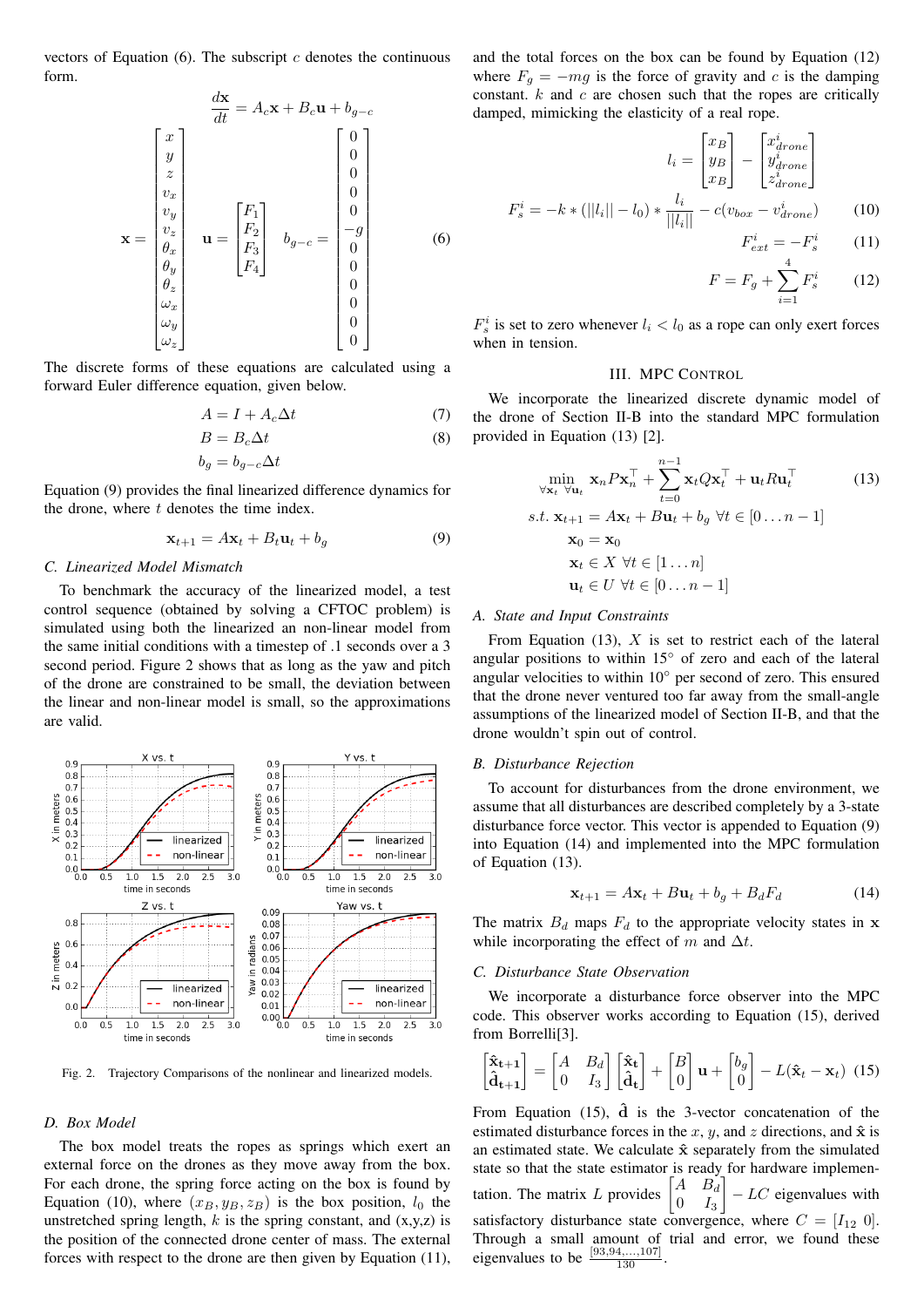# *D. Tracking with Disturbance*

To achieve disturbance rejection, we apply the augmentation procedure provided by Borrelli[3] on the dynamics to solve the appropriate set of equilibrium states that track a reference with the disturbance forces. The tracking position coordinates are denoted  $x_{\infty}$ ,  $y_{\infty}$ ,  $z_{\infty}$ , and the corresponding equilibrium states are denoted  $\mathbf{x}_{\infty}$  and  $\mathbf{u}_{\infty}$ . Here, the tracking is restricted to position only, as the drone may need to change its orientation to compensate for disturbance. We solve for the appropriate equilibrium states by the optimization problem of Equation (16).

$$
\min_{\mathbf{x}_{\infty}} \mathbf{u}_{\infty} R \mathbf{u}_{\infty}^{\top}
$$
\n
$$
\begin{bmatrix}\nA - I & B \\
I_3 & 0\n\end{bmatrix}\n\begin{bmatrix}\n\mathbf{x}_{\infty} \\
\mathbf{u}_{\infty}\n\end{bmatrix} =\n\begin{bmatrix}\n-B_d F_d - b_g \\
x_{\infty} \\
y_{\infty} \\
z_{\infty}\n\end{bmatrix}
$$
\n(16)

Because the constraints of Equation (16) form an under determined linear system, it must be formulated as an optimization problem with the equations as constraints. Here, the cost is a function of the forces, in order to minimize the drone power required. From the calculated  $\mathbf{x}_{\infty}$  and  $\mathbf{u}_{\infty}$ , we modify the MPC formulation to attribute costs to deviations from  $x_{\infty}$  and  $u_{\infty}$ .

# *E. Final MPC*

In our simulation, the state of the drone is perfectly known at each iteration time step and the simulator, controller, and disturbance estimator run at the same frequency. At each simulation iteration, we solve the final MPC problem of Equation (17) using the previous iteration's state and estimated disturbance,  $x_{-1}$  and  $\hat{d}_{-1}$ . In the MPC problem, the disturbance  $\hat{d}_{-1}$  is assumed constant, but it is still updated with each MPC iteration. After calculating the final MPC problem solution,  $\mathbf{u}_0$  is actuated by the drone through the simulator.

$$
\min_{\forall \mathbf{x}_t} (\mathbf{x}_n - \mathbf{x}_{\infty}) P(\mathbf{x}_n - \mathbf{x}_{\infty})_n^{\top}
$$
\n
$$
+ \sum_{t=1}^{n-1} (\mathbf{x}_t - \mathbf{x}_{\infty}) Q(\mathbf{x}_t - \mathbf{x}_{\infty})_t^{\top}
$$
\n
$$
+ \sum_{t=0}^{n-1} (\mathbf{u}_t - \mathbf{u}_{\infty}) R(\mathbf{u} - \mathbf{u}_{\infty})_t^{\top}
$$
\n
$$
s.t. \mathbf{x}_{t+1} = A\mathbf{x}_t + B\mathbf{u}_t + b_g + B_d \hat{\mathbf{d}}_{-1} \ \forall t \in [0...n-1]
$$
\n
$$
\mathbf{x}_0 = \mathbf{x}_{-1}
$$
\n
$$
\mathbf{x}_t \in X \ \forall t \in [1...n]
$$
\n
$$
\mathbf{u}_t \in U \ \forall t \in [0...n-1]
$$
\n(17)

### IV. MOTION PLANNING

The MPC strategy from the previous section can accurately track a reference position subject to external forces from the box. However, the algorithm assumes no knowledge of the other drones, first, because the drones might not be able to communicate with each other in an application, and second, so that new drones can attach themselves during the control task without changing the problem formulation. Instead, a separate motion planner takes in high level destination commands from a user and generates reference targets for each drone in the configuration, ensuring the drones stay at a fixed distance from each other. The motion planner dynamically regulates the reference state for each drone based on its current position, providing the next waypoint when each drone has reached its reference. The simpler the trajectories, the sparser the references can be, simulating a cooperative decentralized strategy for the drones.

## V. SIMULATOR

### *A. ROS and Python*

We implemented our formulations using ROS, a middleware system widely used to facilitate modular simulation and development of complex robotics projects. Our simulator is able to simulate any number of drones in closed loop, with or without a box and can be used to develop other control architectures in the future.

Simulations of reference tracking, disturbance rejection and box were implemented and tested in the ROS framework. All of our code is written in Python. We used CVXPY [4] for all the required optimization.

We used ROS's RViz, a built-in ROS package to create a vizualizer for the simulations. The visualization script first finds all the drones and the box in the simulation. It then plots their current position, future waypoints and previous trajectories in a 3D space.

#### VI. RESULTS

Figure 3 shows the visualization of 3 drones carrying the box to different way-points. In simulation, the drones and the box started of on the ground, lifted up, and then followed a path set out by the motion planner. As the figure shows, the drones are able to effectively adapt to the disturbance force from the box and maintain their reference trajectory. In the simulation, the initial disturbance estimate was set to zero. As is visible from the figure, the drones are pulled towards each other when the ropes to the boxes reach tension, but the estimator measures the disturbance well enough for the drones to compensate well before a collision occurs. With or without the box, the drones are able to achieve accurate reference tracking. With the box, it is notable that the pulling of one drone on the box does not seem to be amplified by the control actions from any of the other drones. Since the lifting configurations are highly symmetrical, the drones achieve a stable equilibrium coupled to each other, each carrying a third of the load. Benchmarking the lifting of the box to the trajectory tracking without the box does not show significant impact on performance. We recorded videos of the simulations with and without the box, and they are available at link in the abstract.



Fig. 3. Trajectories of 3 drones carrying a box. Notice that the drones are pulled into each other when the connections reach full extension.

### VII. CONCLUSION AND FUTURE WORK

We have presented a control framework for the cooperative lifting of objects with multiple quadcopters. The most significant result of this work is that an accurate real-time estimate of the disturbance force induced by the hanging object seems to be enough information for a controller to carry out this task. A disturbance rejecting MPC design will be able to lift an object